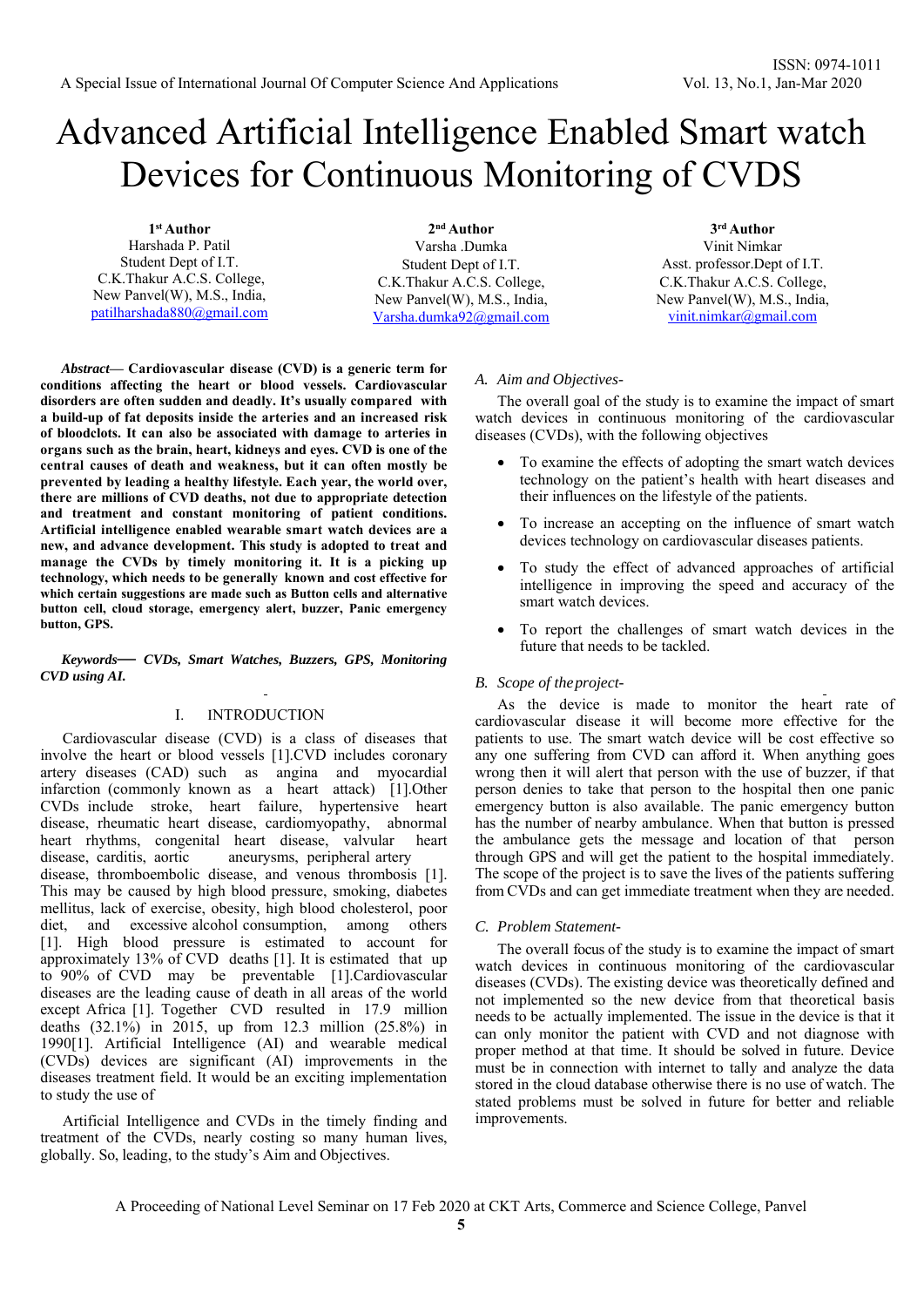# II. REVIEW OFLITERATURE

# *A. Effects of smart watch devices in monitoring cardiovascular diseases-*

Two (2) people in every 6 people above the age of 60 are found to be the sufferers of cardiovascular diseases. In 2010, CAD (Coronary Artery Disease) was held as the main cause for the increase in death rates and the rest of the world, and CAD accounted for 64% of all cardiovascular expiries. In India, i.e. one in every nine deaths is due to CAD. Over-all death rate has increased through the existence of various diseases, such as CVD, and CVD directly linked to the aged populace and obesity. The death rates are also increasing due to the inadequacy of the health system as well as the lack of alertness of health and illness among the general public. Among others the smart watch devices help the patient who is suffering from CVD on being better informed and take decisions wisely when it comes to treat hypertension, and CVD related problems. Through the use of smart watch devices, patient can take help of the doctor diagnose the elements of the diseases, if needed.Most importantly, it can be possible for patients with CVD suffering to provide better precaution and conduct the needed tests through developed diagnostics. Doctors can demonstrate faster reactions to diseases through checking the patients record stored in the cloud using smart watch devices. They are used for recognizing causes of diseases and most highly, they can help in fixing up health problems. Also, with the smart watch technology, same selfmonitoring of CVDs conditions is possible, which greatly cases pressures of CVDs and greatly services their treatment.

## *B. Impact of smart watch devices-*

In the environment of cardiovascular diseases, the latest technology has introduced of smart watch devices to detect the heart rate of the patient and buzz alarm when it sees any fault in the heart rate. This state that smart watch devices are capable of monitoring as well as recording simultaneous information about the motion activities. The technology used in smart watch devices hold heart rate detecting sensors, and cloud storage. These sensors have the capability to measure biological signs such as heart rate, blood pressure.As a result, the smart watch devices create impact on the cardiovascular diseases patient by monitoring the heart rate and keeping the record of the simultaneous heart rates.In this environment, it is pointed out that a man had been able to save his life by using features of the Smart Watch. This device has been proved as useful in providing alerts to the man in case his heart jumps to a rare level.

Smart watch sensor, mobile technologies and machine learning techniques - heart disease can be monitored in an effective and efficient manner. In the developing countries like India, Smart watch devices are used for monitoring and real time identification of variability in heart. In countryside areas, the use of these devices is useful in terms of continuous monitoring and initial examination and identification of heart disease. Based on

It is accordingly essential to choose features on the basis of supplies related to smart watch biosensor schemes. It is important to ensure practical consumption of energy and multiple parameters are to be measured for creating efficiency in the device.

identification, it is possible to take basic measures for reducing the power of diseases.

# *C. Influence of artificial intelligence upon the Smart watch devices-*

In this age of artificial intelligence, AI technology has designed these Smart watch devices as fitness bands as well as intelligence platforms to track down the signal activities, pulse rates, and heart rate. The impact of artificial intelligence on Smart watch devices takes out the fact that smart equipment is installed to design the devices that detect brainpower to body language as well as movements. The quickness and accurateness levels of the devices are set to give the perfect capacities of physical reaction, heart rates, and energy level to detect cardiovascular diseases. The speed and accuracy of Smart watch devices have donated to maintaining efficiency in the health service. Through the monitoring technology, it has come possible to record large amounts of biological data. Mobile phones are shown to have computational control so that MLAs (Machine Learning Algorithms) can be supported. Smartest and cloud are used as smart watch devices for signal and data attainment. As far as exactness and speed of Smartest is concerned, it can be said that it is exclusively an achievement device.

#### *D. Challenges and improvements –*

Battery technologies and energy searching: In the case of Smart watch devices, the most common challenge observed is the battery and energy drainage due to continuous use. Therefore, it is a severe concern to improve the reliability, security, and efficiency of the Smart watch devices through energy scavenging. A suggestion is accepting to use button cell as compared to solar cell as they will become cost effective and easily affordable to everyone and will keep and alternative button cell for emergency, easily and efficiency power the smart devices. Smart watch technology is used in the healthcare sector under different forms, which are used for tape and monitoring physical actions. However, over-use of these technologies can create issues with respect to the decrease of battery life, which in turn can affect efficiency of smart watch devices. In recent time, smart watch devices have experienced security and privacy risks, which aim to hack the patients record stored in the cloud to use for illegitimate purposes. So, it is suggested that the smart watch constructer to pay attention to the management of the devices design with a trustworthy supply chain. It is also recommended that the patients should not expose the data to any service provider. However, privacy is given care for setting up devices and applications have planned an encryption technique for storing data in the cloud from the patient smart watch device in order to avoid this private information in the wrong hands. The planned system is considered strong and computationally fewer expensive compared to other algorithms. Through continuous use of battery, inefficiency of smart watch devices is decreased. On the other hand, safety and privacy related issues can result in leaking of personal information.

## III. PROPOSED SYSTEM

## *A. Working of Smart Watch device –*

The algorithm of working of the device depicted by the diagram is that firstly the mobile hotspot should be enabled using Bluetooth tethering and connected to the Smart watch device for the features to work like recording initial heart rate, and the heartbeat rates recorded will be stored in the cloud. The data is then analyzed regularly and tally is recorded, on daily

A Proceeding of National Level Seminar on 17 Feb 2020 at CKT Arts, Commerce and Science College, Panvel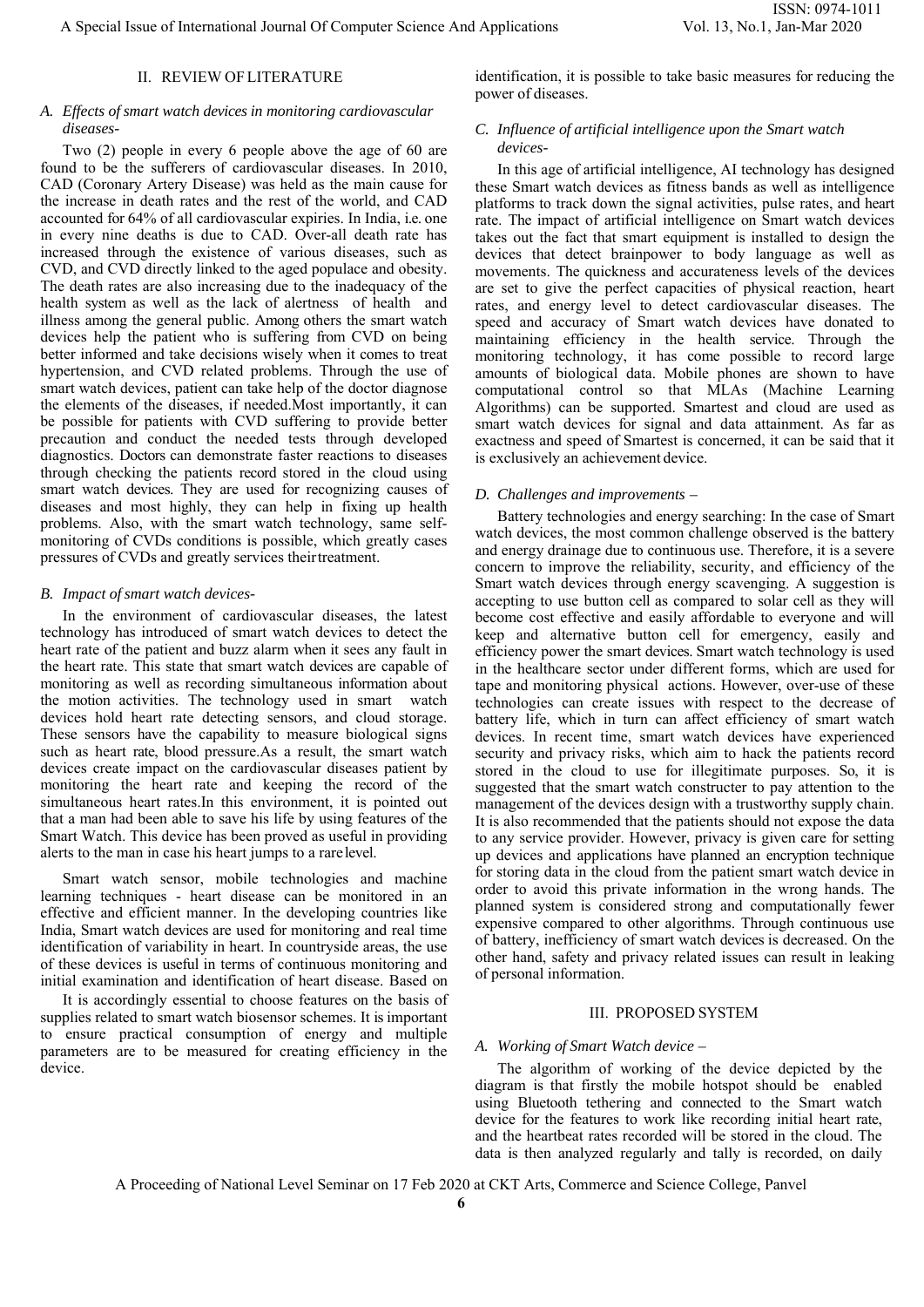basis. If the heartbeat rates observed by the tally shows some abnormalities, like it will raise higher than the normal heartbeat rate Or it will be lower than the normal heartbeat rate then the buzzer(alarm alert) is activated, it will give a health checkup alert to the patient otherwise no alerts will be activated. If the nearby person denied to take the patient to the hospital then the emergency panic button is pressed by the patient so the nearby ambulance gets the message of that patient as Smart watch will have the nearby ambulance number. The Ambulance will track the patients location with the help of GPS fitted in the Smart watch and will take that patient to the hospital immediately. This is how the device is going to work, and this can be proved to be an efficient device for keeping a healthy body and to keep the cardiovascular diseases monitored properly.

# *B. Implementation of new IDEAS in the existing Smart watch devices –*

According to the journal Aging, HRV (heart rate variability) is probably the most analyzed index in cardiovascular risk stratification technical literature, therefore an important number of models and methods have been developed, even though the use of HRV alone for risk stratification of SCD is limited and further studies are needed. In existing technologies like smart watches, we have most of the required features for health track but some more features can be added which can be more helpful for specifically heart problems.

One of those features is the HRV evaluations received by tracking heart rates through the wearable devices. Use of nonrechargeable batteries can be done to reduce the initial cost of the device, plus it will not demand the charging of the device in alternative days. Also an alternative backup battery can be fitted for emergency situation, if in case the running battery loses its power, the battery which is kept as a backup will be put into use. This will help the patient to remain in touch with the device all the time, even if the first battery drains out, and also in the time of emergency conditions.

One panic button can be introduced for emergency call to emergency contacts or to call the ambulance fed on the device after an alert alarm so that the person can decline if not necessary, in case of sudden abnormalities observed in the graph. The data of the heartbeats, as captured by the device will be stored in the Cloud, where the data will be analyzed and if the heartbeat rates will go below or above the normal rates, the device will pass the alarm, and the person wearing

the device will get alert, and visit the doctor for further procedures. For storing data in the cloud the mobile phone must be first connect to the internet using the Bluetooth tethering so the data can be stored automatically in the cloud and can be used for further emergency needs. Stored data is used by the heart rate sensor to analyze the data stored initially and compare with the current heart rate of the patient. If any difference is noticed then the alarm is activated.

# *C. Flowchart and Algorithm –*

ALGORITHM FOR WORKING OF SMART WATCH DEVICE

- Start
- Enable mobile hotspot and Connect smart watch with internet using Bluetooth tethering.
- Initial Heart rate will be recorded.
- It will be stored to the cloud using internet (Bluetooth tethering).
- It will analyze the heart rate according to the patient's heart beats.
- It will tally the record stored in the initial of the smart watch and will generate result according to it.
- If the heart rate goes more than the normal heart rate then it will send action to the buzzer to buzz.
- Buzzer will wake everyone and they will take patient to the hospital.
- If nearby person denied to take the patient to the hospital then
- Panic emergency button is pressed which has the number of nearby ambulance
- With the help of GPS the ambulance track the patient and take them to the hospital immediately
- Stop

The figure below illustrates the flowchart of the working of smart watch device. The above is the algorithm for working of smart watch device.



Fig. 1. Flowchart: Working of Smart Watch Device

A Proceeding of National Level Seminar on 17 Feb 2020 at CKT Arts, Commerce and Science College, Panvel